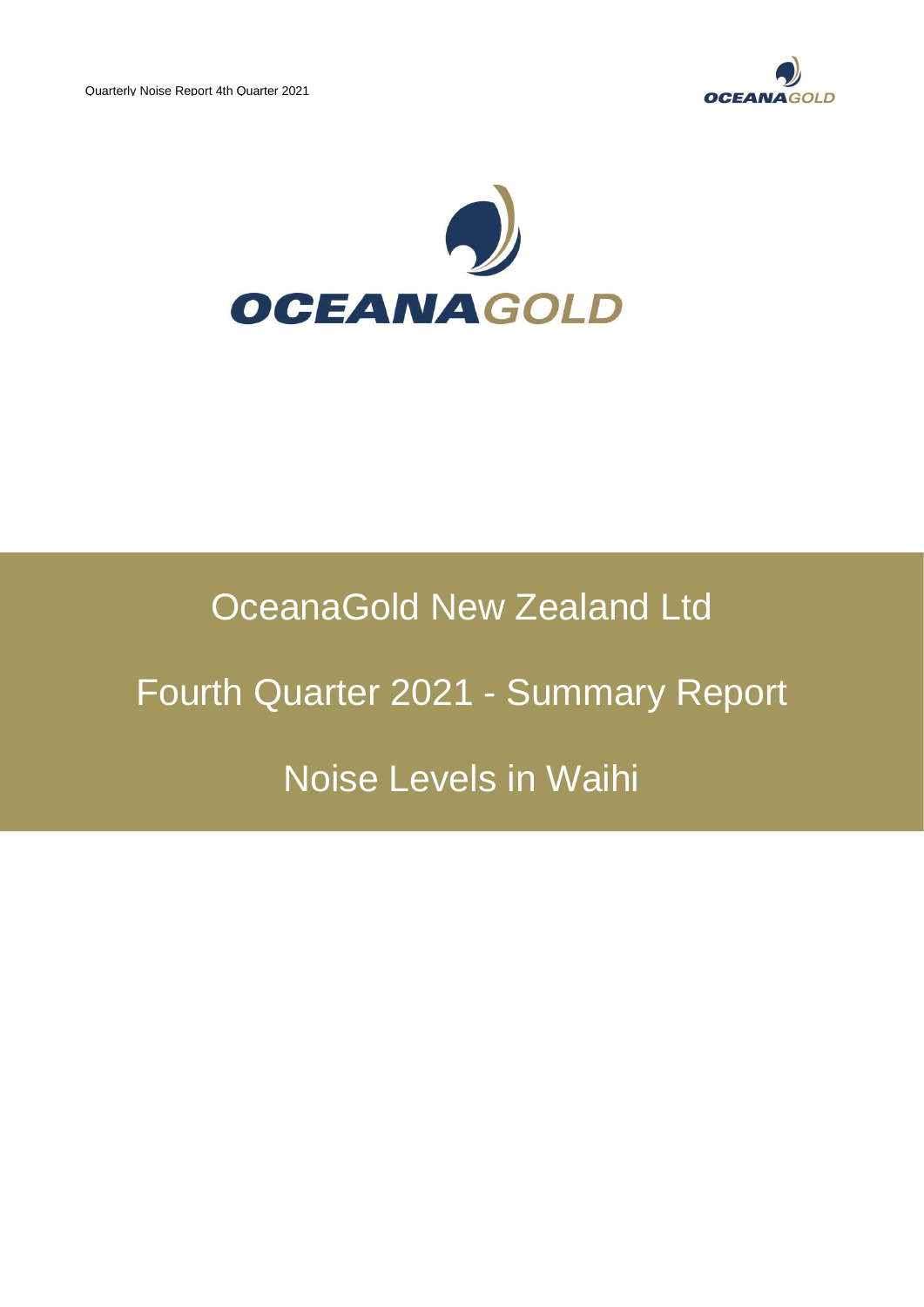

### **Contents**

| $\overline{4}$ |      |        |  |
|----------------|------|--------|--|
|                | 41   |        |  |
|                | 4.2. |        |  |
|                | 4.3. |        |  |
|                | 4.4. |        |  |
|                | 4.5. |        |  |
|                |      | 451    |  |
|                |      | 4.5.2. |  |
|                |      | 4.5.3. |  |
|                |      | 4.5.4. |  |
| 5              |      |        |  |
|                | 5.1  |        |  |
|                |      |        |  |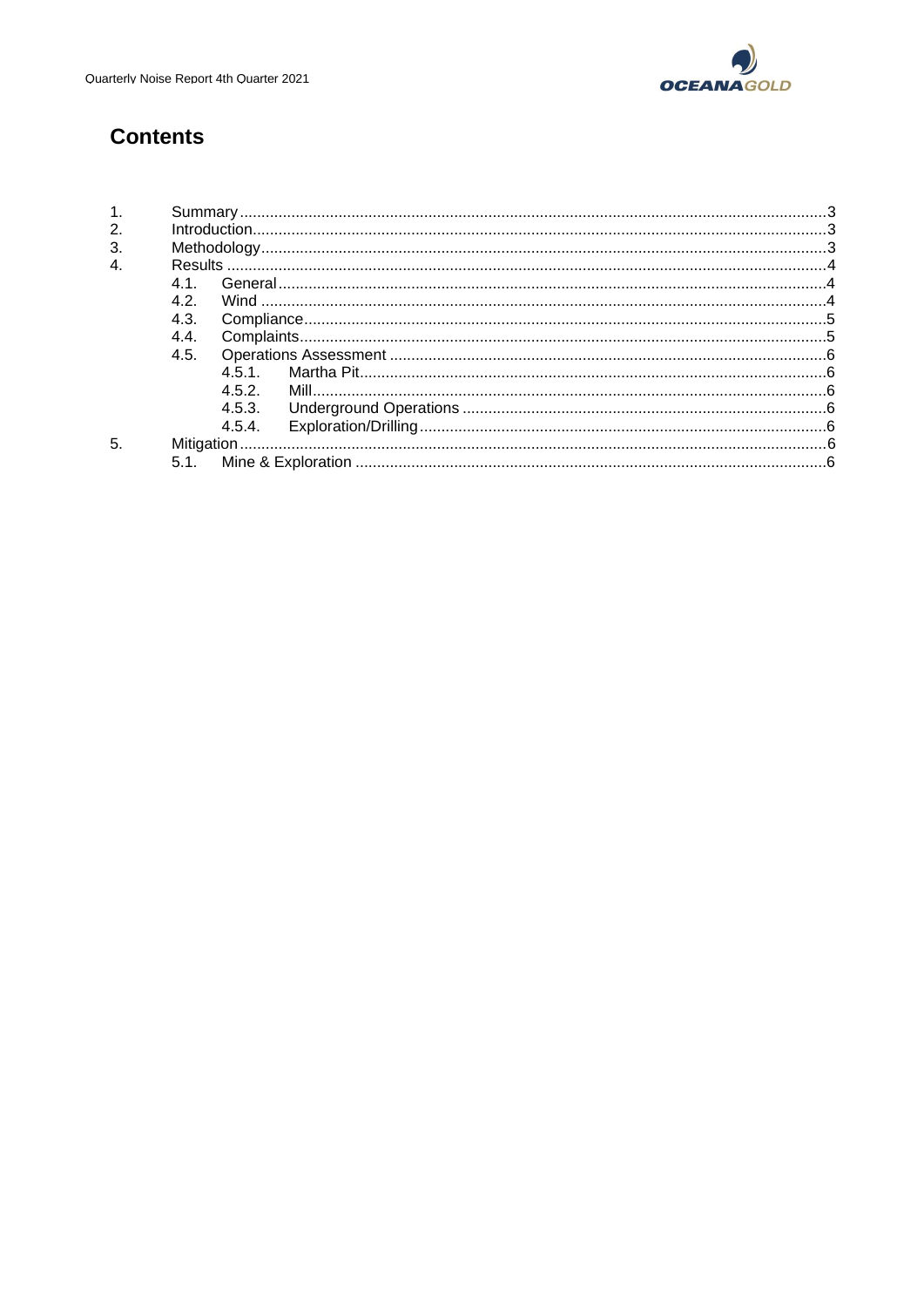

#### **1. Summary**

Compliance against the consented noise limit(s) and New Zealand Standards was achieved during the fourth quarter of 2021. Two mean corrected noise level (MCNL) assessments were made during the period; one assessment had all three readings in category three meteorological conditions, the second assessment had one reading in category four meteorological conditions and the remaining readings in category three.

Seven single compliance readings were made during the quarter. Two single corrected measurement levels (SCML) were taken in suitable met conditions and all were compliant.

Adverse wind conditions (>3 m/s), as recorded at the Kenny St meteorological station, occurred on four of the monitoring occasions. Follow up monitoring in suitable meteorological conditions was not possible during the period due to continued wind speeds >3 m/s, however SCML measurements were well below consented limited.

Seven measurements were made of surface-related activities (e.g. ventilation) supporting underground operations. Day-time measurements were compliant with noise restrictions and returned levels ranging from 40 to 45 dB; the dominating noises were traffic, birds and an excavator. Together, these readings returned a MCNL of 43 dB. Night-time measurements of stockpiling and processing operations recorded levels between 31 and 36 dB.

#### **2. Introduction**

This report provides a summary of noise measurements and assessments undertaken by OceanaGold (NZ) Ltd Waihi Operations (OceanaGold) for the forth quarter of 2021. The report is prepared to comply with the requirements of five consents:

- − Hauraki District Council (HDC) Land Use Consent (LUC) for Project Martha (LUC 202.2018.857.1, condition 26A) OceanaGold is required to submit quarterly summary reports to Council on representative noise levels.
- − Under the Noise Conditions of the LUC for the Favona Underground Mine (No. 85.050.326.E, condition 9) a summary report is required at the end of each 3-month period from commencement to completion of work.
- − Under the Noise Conditions of the LUC for the Trio Underground Mine (RC-15774, condition 6d) a summary report is required at the end of each 3-month period from commencement to completion of work.
- Under the Noise Conditions of the LUC for the Correnso Underground Mine (RC-202.2012, condition 11d) a summary report is required at the end of each 3-month period from commencement to completion of work.

For exploration drilling operations, the conditions set out in section 8.3.1 of the Hauraki District Plan apply. Any monitoring of these activities is also included in this report.

#### **3. Methodology**

Sound measurements and assessments by OceanaGold comply with the consent conditions and the New Zealand Standards *NZS 6801:2008 Acoustics - Measurement of Environmental Sound and 6802:2008 Acoustics - Environmental Noise.*

Compliance noise is measured for a minimum of 15 minutes as required under the consent conditions. Compliance readings cannot always be made on every site visit or check due to excessive wind conditions (i.e. greater than 5 m/s).

Monitoring checks are made in response to complaints whenever necessary; initially to verify the noise level and subsequently (if necessary) to determine the effectiveness of any mitigating actions and/or the effect of changing wind conditions (changing wind strength or direction influences noise transmission between the mine and the receiver).

OceanaGold uses noise monitoring procedures to ensure conformance to the above standards and consent conditions, and to support noise mitigation protocols documented in the site Noise Management Plan. The noise mitigation protocols require review of wind conditions that could potentially result in noise levels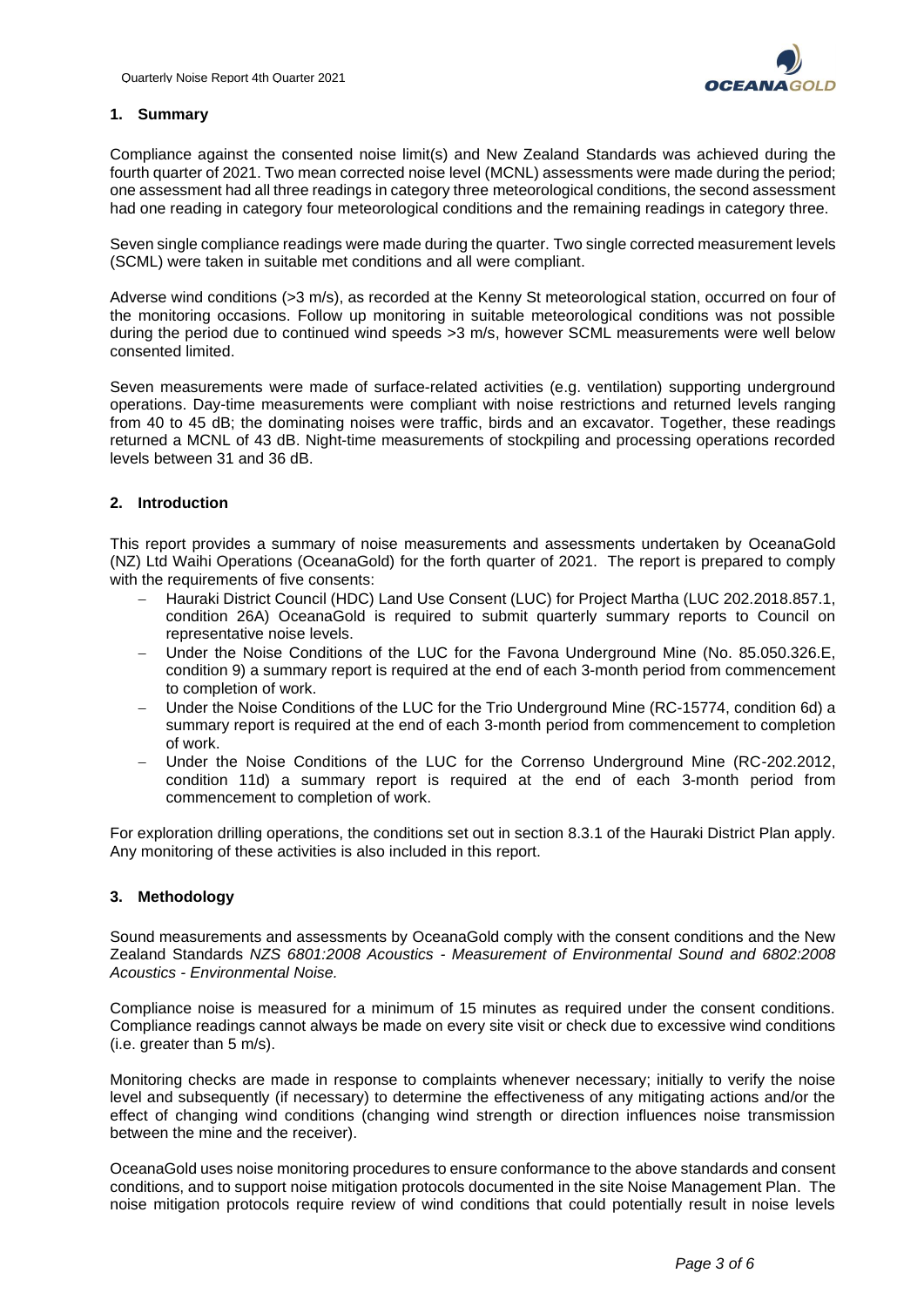

generating complaints. Monitoring has shown that wind speeds over 3 m/s (as measured at the OceanaGold meteorological station at Kenny St) are likely to increase mine noise downwind of an activity to levels that generate complaints. When such wind conditions occur, OceanaGold implements mitigating actions to reduce noise levels where practicable. During periods when high frequency sounds such as birds, cicadas and crickets become the controlling noise, a filter can be applied to noise measurements to exclude four and eight kHz (kilo-hertz) and enable analysis of the lower frequency noise levels (i.e. those usually associated with mine operations).

Wind has a significant influence on sound propagation. Sound measurement and assessment must take the effect of wind into account. Sound measurements are taken in conditions ranging from nil wind up to 5 m/s at the receiver (*NZS 6801:2008 Acoustics - Measurement of Environmental Sound*). Wind greater than 5 m/s is generally unacceptable for monitoring due to wind noise effects in the nearby environment (e.g. trees) and on the microphone.

Downwind, wind speeds of 3 - 5 m/s are considered marginal due to propagation of sound by wind from source to receiver. Conditions like those for which the compliance limits are set generally occur when wind speeds are less than 3 m/s *(Hegley, 2003: Evidence of Nevil Hegley – Favona Underground Project 2003 Final – 11/11/03*).

Wind speeds are recorded at the OceanaGold met station. These wind readings are assumed to represent the general wind conditions across Waihi and at the noise source (e.g. the mine).

Other meteorological factors influencing the overall sound environment include solar radiation, cloud cover, sunrise and sunset times, wind direction and the direction from source to receiver. These factors were also measured to derive a meteorological stability rating at the time of monitoring. Meteorological stability categories of 4 (neutral) or 5 (slightly positive) are considered suitable meteorological influences on sound propagation and are used to determine noise compliance (*NZS 6801:2008 Acoustics - Measurement of Environmental Sound* (HDC LUC 97/98-105, Condition 3.8 (e))).

#### **4. Results**

#### **4.1. General**

Monitoring activity for the period is shown in Table 1.

|                 | Number of<br>days<br>checked | Number of<br>davs<br>measured | Number of checks<br>(compliance &<br>other) | Number of<br>complaint<br>days | Number of<br>complaint<br>checks |
|-----------------|------------------------------|-------------------------------|---------------------------------------------|--------------------------------|----------------------------------|
| <b>October</b>  |                              |                               |                                             |                                |                                  |
| <b>November</b> |                              |                               |                                             |                                |                                  |
| <b>December</b> |                              |                               |                                             |                                |                                  |
| <b>QR Total</b> |                              |                               |                                             |                                |                                  |

#### **Table 1:** Noise monitoring activity

*Note: the complaint monitoring referred to above relates to follow-up monitoring from the previous quarter.*

#### **4.2. Wind**

Adverse wind conditions occurred at the met station four times (4/7) during the monitoring occasions (see Table 2). While it is the general prevailing wind condition as measured at the met station that primarily affects noise propagation, measurements may be made under adverse conditions if the wind at the receiver or at street level is generally more favourable for monitoring. Even then, representative noise measurements of mining activities are not always possible due to wind noise.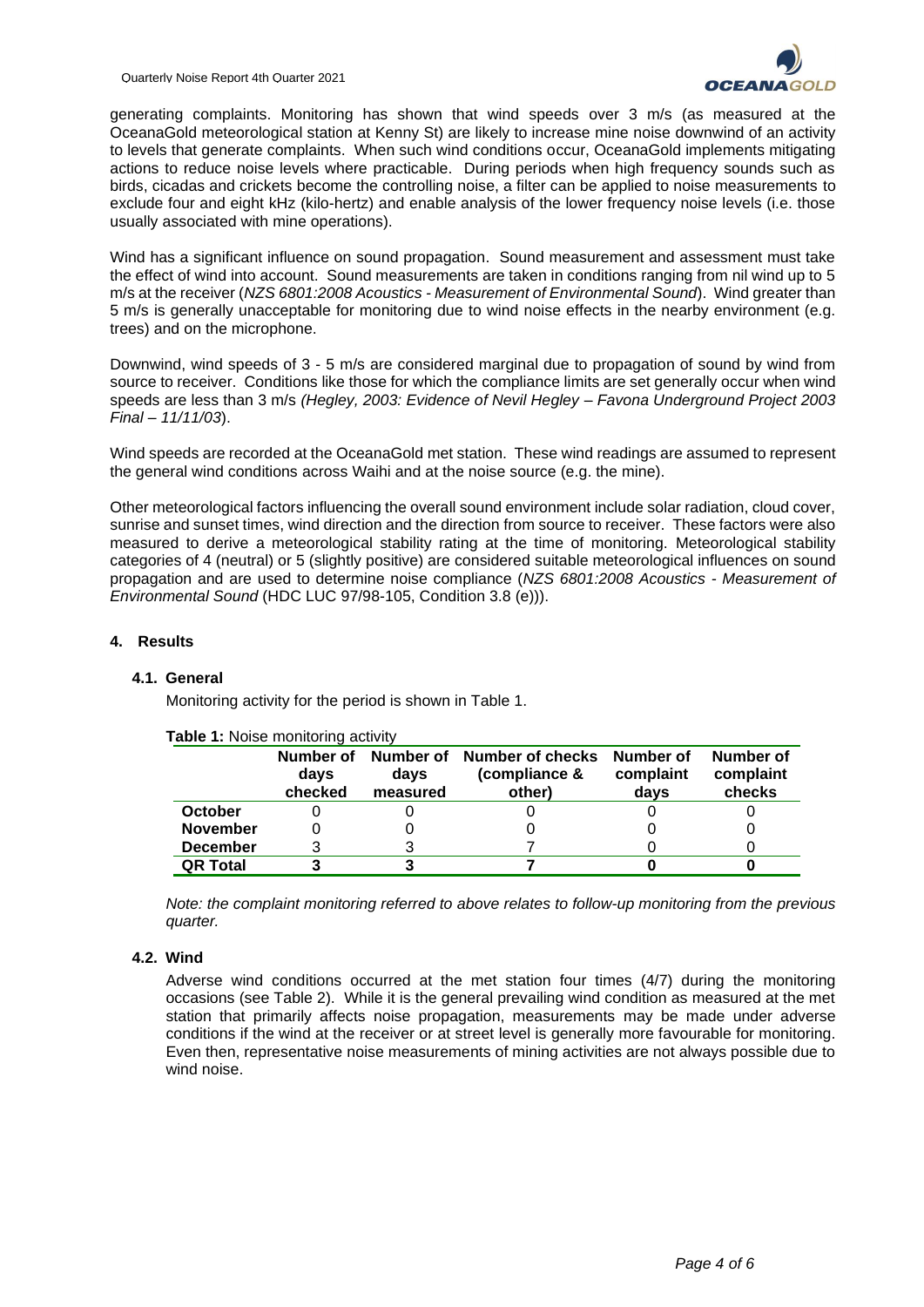

**Table 2:** Percentage of monitoring time average wind speeds greater or equal to 3 m/s

|                 | <b>Receiver</b> | <b>Met Station</b> |
|-----------------|-----------------|--------------------|
| October         | 0%              | 0%                 |
| <b>November</b> | $0\%$           | 0%                 |
| <b>December</b> | 0%              | .57%               |
| <b>QR Total</b> | 0%              | 57%                |

29% (2/7) of the compliance measurements made in the reporting period were in suitable met conditions (as measured at the met station). Other conditions (wind direction, solar radiation, and cloud cover) also influence suitable met assessments. Monitoring in suitable met conditions occurred during a smaller number of occasions during this reporting period as the last reporting period (6) due to higher winds during this reporting period.

#### **4.3. Compliance**

No mine dominated SCML exceeded compliance levels in suitable met conditions during the reporting period (see Table 3).

| Table 3: Summary of Single Corrected Measured Levels (SCML) |  |  |  |
|-------------------------------------------------------------|--|--|--|
|                                                             |  |  |  |

|                 | <b>Total SCML</b><br>calculations | Mine-dominated<br><b>SCML over</b><br>$(limit + 5 dB)$ | <b>SCML</b> in<br>suitable met | Mine-dominated<br><b>SCML</b> over in<br>suitable met |
|-----------------|-----------------------------------|--------------------------------------------------------|--------------------------------|-------------------------------------------------------|
| October         |                                   |                                                        |                                |                                                       |
| <b>November</b> |                                   |                                                        |                                |                                                       |
| <b>December</b> |                                   |                                                        |                                |                                                       |
| <b>QR Total</b> |                                   |                                                        |                                |                                                       |

Two MCNL assessments were made during the quarter. Neither assessment had all contributing measurements in suitable met conditions (see Table 4), however both were well within the MCNL limit.

| Table 4: Summary of Mean Corrected Noise Levels (MCNL) |  |
|--------------------------------------------------------|--|
|--------------------------------------------------------|--|

|                 | <b>Total MCNL Marginal</b><br>calculations | <b>MCNL</b> | <b>MCNL 5 dB</b><br>over limit | <b>MCNL</b> in | <b>MCNL over limit</b><br>suitable met in suitable met |
|-----------------|--------------------------------------------|-------------|--------------------------------|----------------|--------------------------------------------------------|
| October         |                                            |             |                                |                |                                                        |
| <b>November</b> |                                            |             |                                |                |                                                        |
| <b>December</b> |                                            |             |                                |                |                                                        |
| <b>QR Total</b> |                                            |             |                                |                |                                                        |

#### **4.4. Complaints**

There were no complaints in relation to mining-related noise (Figure 1) during the reporting period (note: blast related issues are documented in the quarterly vibration report).